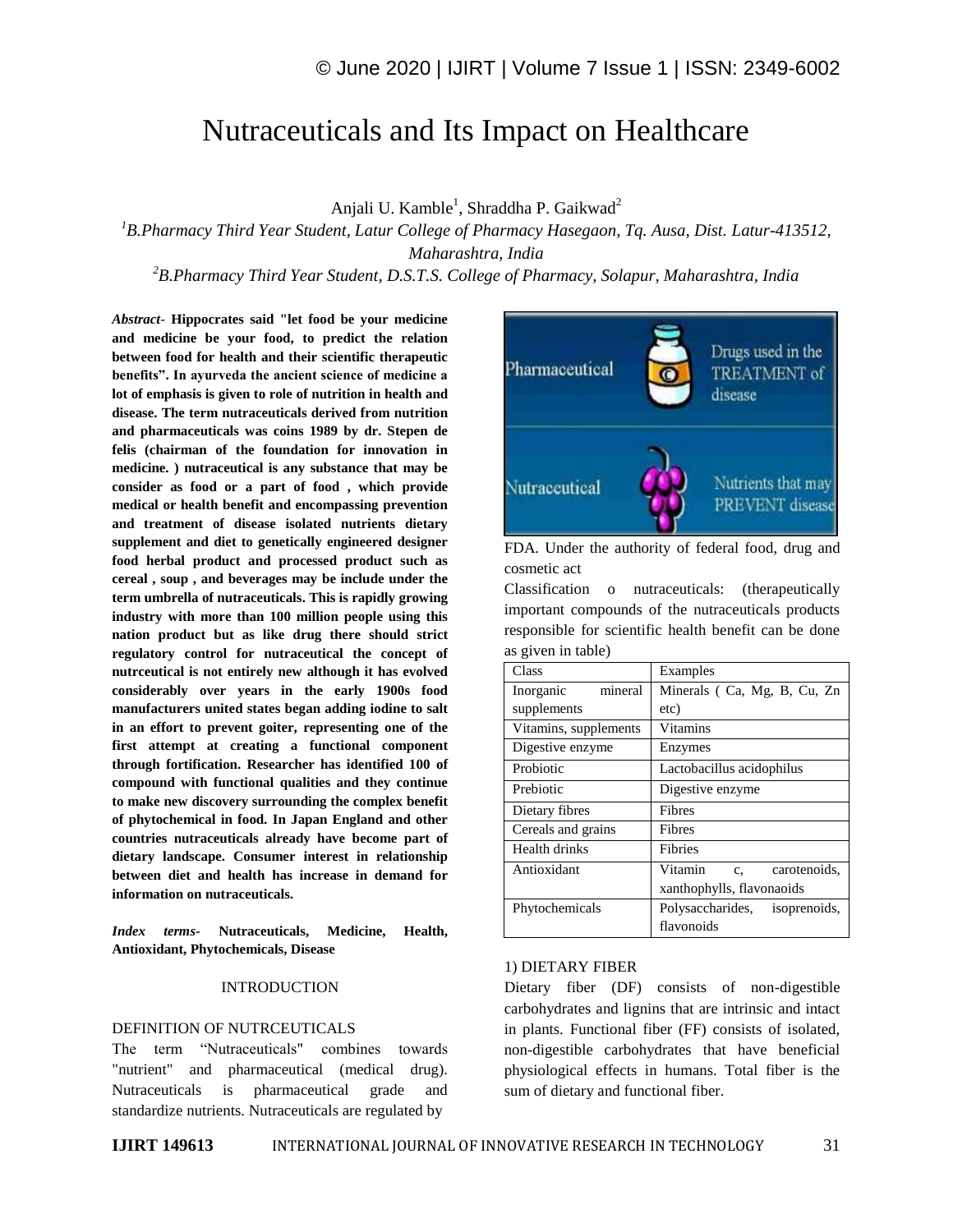#### 2) PROBIOTICS:

Lactobacillus this may be the most common probiotic. It's the one you'll find in yogurt and other fermented foods. Different strains can help with diarrhea and may help with people who can't digest lactose, the sugar in milk.

#### 3) ANTIOXIDANT:

Antioxidants damage to cells caused by free radicals is believed to play a central role in the ageing process and in disease progression. Antioxidants are our first line of defense against free radical damage, and are critical for maintaining optimum health and wellbeing. Oxygen is a highly reactive atom that is capable of becoming part of potentially damaging molecules commonly called "free radicals." Free radicals are capable of attacking the healthy cells of the body, causing them to lose their structure and function. Antioxidants are capable of stabilizing, or deactivating, free radicals before they attack cells. Antioxidants are absolutely critical for maintaining optimal cellular and systemic health and well-being. Humans have evolved a highly sophisticated and complex antioxidant protection system. It involves a variety of components, both endogenous and exogenous in origin, that function interactively and synergistically to neutralize free radicals .These components include: Nutrient-derived antioxidants like ascorbic acid (vitamin C), tocopherols and tocotrienols (vitamin E), carotenoids, and other low molecular weight compounds such as glutathione and lipoic acid. Antioxidant enzymes, such as superoxide dismutase, glutathione peroxidase, and glutathione reductase, which catalyze free radical quenching reactions. Metal binding proteins, such as ferritin, lactoferrin, albumin, and ceruloplasmin that sequester free iron and copper ions that are capable of catalyzing oxidative reactions. Numerous other antioxidant phytonutrient spared.

#### 4) PHYTOCHEMICALS:

Essential Phytochemicals are precious for human nutrition. Indoles, isothiocyanates, and sulforaphane from vegetables, such as broccoli, alylic sulfides from onions and garlic and isoflavonoids from soybeans are known as plant phytochemicals are in a wide variety of plant foods.

Prebiotics are non-digestible carbohydrates that serve as food for the beneficial bacteria present in the gut and aid in their growth.

#### MODE OF ACTION

Nutraceuticals function by increasing supply of important building blocks to body .the supply of this essential building block can be done two ways reducing size of building blocks can be done by two ways

- 1. By reducing sign of the disease as buffering agent or relief.
- 2. By directly providing benefits for health of indivisiuals.

#### ROLE OF NUTRACEUTICALS

#### 1 DIABETES AND NUTRACEUTICALS

Most common form of diabetes is type 2 diabetes with 95% prevalence and associated with obesity. Although various drugs for prevention and treatment of diabetes have been introduced, however globally the total number of people with diabetes with various causes is increasing. Diabetes, not only imposes considerable economic burden on indivisiual patient and their families but also places substantial economic burden on society. In recent years , wide range of herbal dietary supplements and herbal medicine have scientifically proven to benefit type 2 diabetes mellitus in preclinical studies , however , few have proven to do so in properly design randomized clinical trials. Flavones are phytosterols which have structural/functional similarities to human estrogen. Soy isoflavones have been studied most and their consumption have been associated with lower incidence and mortality rate of type2 diabetes, heart disease, osteoporosis and certain cancer.Omega-3fattyacid have been suggested to reduce glucose tolerance in patient predisposed to diabetes. For the synthesis of long chain n-3fatty acid, insulin is required the heart may thus be particularly susceptible to their depletion in diabetes. Ethyl ester of 3-fatty acid may be potential beneficial in diabetes patient.

## 2.CARDIOVASCULAR DISEASE AND NEUTRACEUTICALS

#### 5) PREBIOTICS: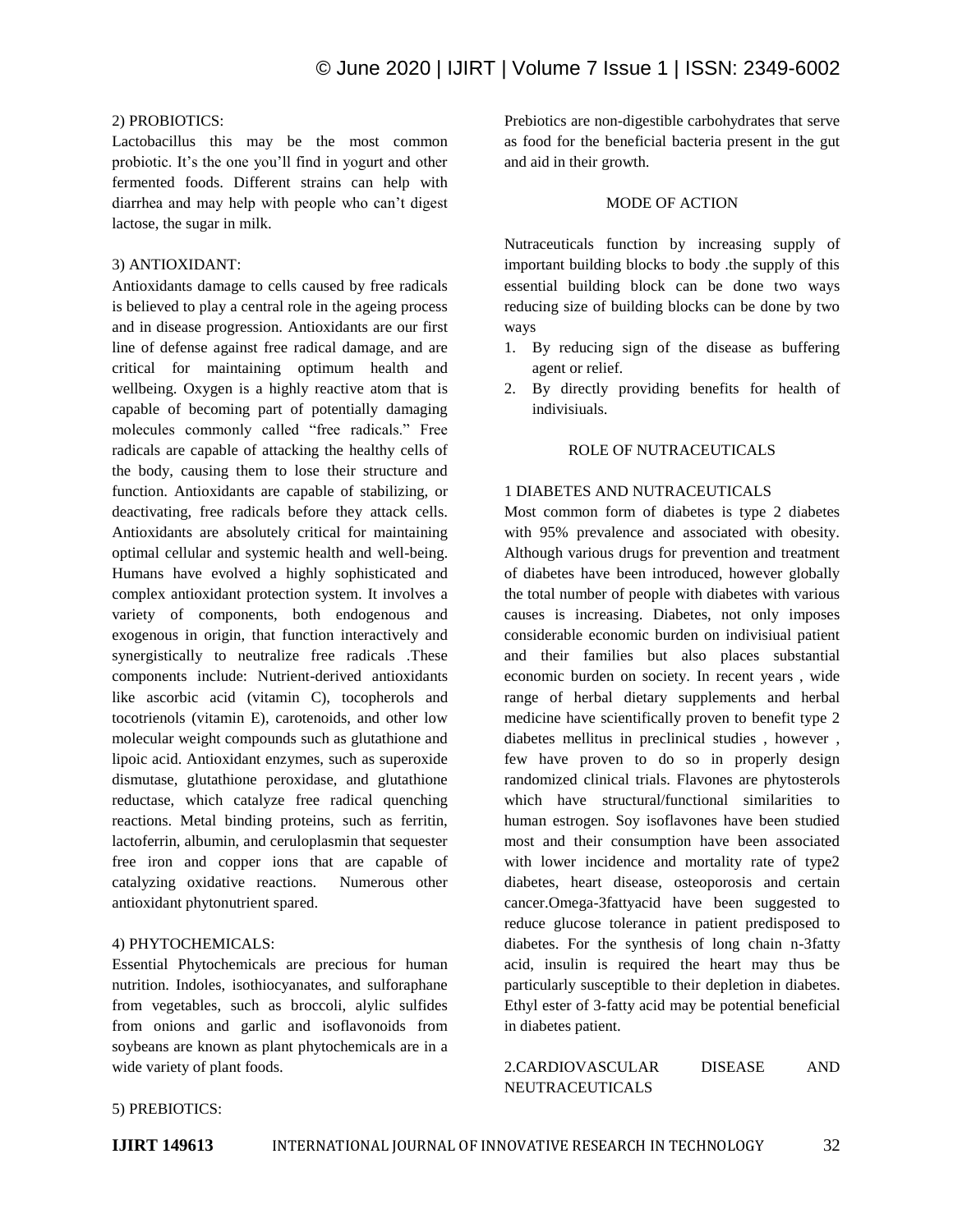CVD is a term which is used for disorders of heart and vessels and includes coronary heart disease, peripheral vascular disease, cerebrovascular disease (stroke), hypertension, heart failure etc. It is believed that low intake of vegetables and fruits are associated with mortality in CVD. Majority of the CVD are preventable. Many studies have reported a protective role for a diet rich in vegetable and fruit against CVD. Neutraceuticals in the form of vitamins, minerals, antioxidant, dietary fibres, and omega3 polyunsaturated fatty acids (n-3PUFAs) together with physical exercise are recommended for prevention and treatment of CVD. The molecule such as polyphenols alters cellular metabolism and signaling, which is believed to reduce arterial disease. Flavonoids intake was significantly inversely associated with mortality from coronary heart disease and incidence of myocardial infarction.

#### 3. CANCER AND NEUTRACEUTICAL

Cancer has emerged as a major public problem in developing countries. A healthy life and diet can help in prevention of cancer. Carotenoids are the group of phytochemical responsible for the different colors of the foods. They have antioxidant properties and effective on cancer prevention. Lycopene contained vegetables and fruits exert cancer protective effect via a decrease in oxidative stress and damage to DNA. Chronic inflammation is associated with high risk of cancer. Chronic inflammation is also associated with immunosuppressant which is risk factor for cancer. Ginseng is an example of antiinflammatory molecule that targets many of the key players in the inflammation to cancer sequence. Citrus fruit flavonoids are able to protect against cancer by acting as antioxidant. A broad range of phytopharmaceuticals with a claimed hormonal activity called"phytoestrogens" is recommended for prevention of prostate and breast cancer.

#### 4. INFLAMMATORY BOWEL DISEASE AND NEUTRACEUTICALS

Inactive inflammatory bowel disease (IBD) and in experimental DSS-colitis have shown that dietary supplement such as probiotic, fishoil, curcumin, and aloevera can ameliorate intestinal inflammation. Plant derived natural compound carry out their protective and therapeutic effect through different molecular pathway, including anti-inflammatory and immunoregulatory mechanism, anti-oxidant properties and modulation of intracellular signaling transduction pathway. Curcumin and green tea supplementation have been reported to be effective in reducing both IBD symptomatology and inflammatory score.

| <b>CONDITIONS</b>      | <b>NUTRACEUTICALS</b>      |
|------------------------|----------------------------|
| Prostate support       | tomato lycopenes           |
| Immunomodulators       | Ginseng                    |
| Female Hormone support | Black conosh, false unicom |
| Diabetic support       | Garlic, momordica          |
| Digestic support       | Digestive enzymes          |
| Cholesterol lowering   | Garlic                     |
| Cardiac diseases       | Garlie                     |
| Cancer prevention      | Flax seeds, green tea      |
| Arthritis support      | Glucosamine                |
| Allergy relief         | Ginkgo biloba              |

#### GLUCOSAMINE AND CHONDROITIN

Glucosamine is a precursor to a molecule called a glycosaminoglycan-this molecule is used in the formation and repair of cartilage. Source-bovine or calf cartilage. Glucosamine sulphate in several. European countries used as first line of treatment for arthritis. Their side effects and contraindications are less but diabetics need to be careful as glucosamine might have an effect on insulin resistance. Glucosamine sulphate stimulates the production of hyaluronic acid in joint fluid. Hyaluronic acid relieves pain and improves mobility by repairing particularly fermented milk products, or has been investigated with regard to their medicinal use. In vitro experiment of Glucosamine has shown a dose

dependent increase in proteoglycan after administering it. It is marketed usually as hydrochloride or sulfate salt. Both compounds have anti-inflammatory effects.

### ROLE OF RESEARCH AND DEVELOPMENT IN NUTRACEUTICALS

- To test safety, purity and potency of products.
- To develop more effective and efficient means of producing ingredients for use in products.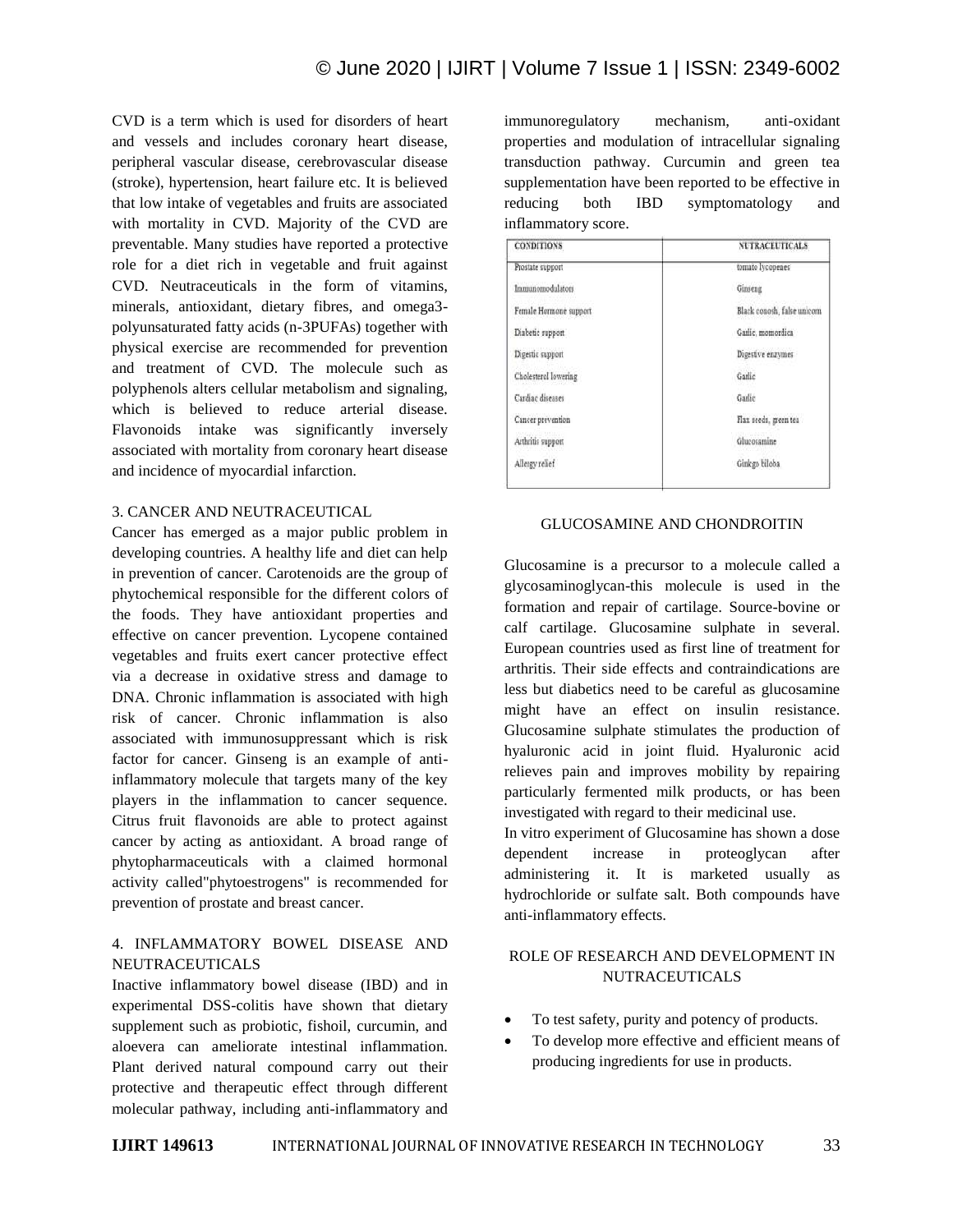- To develop testing methods for ensuring and verifying the consistency of the dosage of ingredients included in the company's products.
- Develop the new products either by combining existing ingredients used in nutritional supplements or identifying new ingredients.

## **Scope of nutraceuticals**

- To reduce antinutritional factors of feed components.
- To activate immunity
- Growth promotion-promote substantial aquaculture production.
- Nutrition security to fishes and shellfishes and quality nutritional security for human population.
- Increased feed consumption.
- Induce maturation
- Stress mitigation.
- Antimicrobial capability.
- No negative environmental impact and hazardous problems.



# Why consumers choose alternative over conventional remedies?



- Many patients are not satisfied with the treatment they are given by their doctors due to adverse effects or because it has been ineffective.
- Another reason for choosing alternative over conventional remedies is that patients may feel that conventional medicine is impersonal or technologically orientated.
- Some patients prefer to have personal control over their healthcare and therefore are happier to self-select than be told what to take by their doctor.

# CURRENT STATUS ABOUT NUTRACEUTICALS

Nutraceutical food or food components that help in treatment and prevention of diseases are made from herbal/botanical raw material. This is rapidly growing industry (7-12 % per year) with more than millions of people in the world using this natural products. The global nutraceutical market to reach \$ 450 billion by 2015. According to recent analysis from Euro monitor, international global sales of health and wellness products are on track to reach a record of about \$1 trillion by 2017, fueled by functional/ fortified products designed to offer specific health benefits.

|                       | <b>CHALLENGES</b>                                                                                                                    | <b>RELEVANCE OF</b><br><b>NUTRACEUTICALS</b>                                                                                                              |
|-----------------------|--------------------------------------------------------------------------------------------------------------------------------------|-----------------------------------------------------------------------------------------------------------------------------------------------------------|
| PHARMA COMPANIES      | $\bullet$ Declining return on<br>R&D investment<br>'Patent cliff<br>Pressures on health<br>budgets<br><b>Regulatory</b><br>oversight | New sector with lower<br>R&D costs<br>New revenue source<br><b>Computer</b> Most purchases are by<br>consumers<br>Less onerous regulatory<br>requirements |
| <b>FOOD COMPANIES</b> | Slow-growing<br>Retailer-owned<br>brands<br>Retailer power<br>Internet marketing                                                     | Fast growing<br>Source of differentiation &<br>higher margins<br>Innovative products increase<br>bargaining power<br>Accepted channel for new<br>products |

# **CONCLUSION**

Nutraceuticals can provide substantial health benefits especially in the prevention and/or treatment of acute and chronic human diseases. But its development depends upon its quality, safety, long-term adverse effects, and toxicity as well as supplementation studies and clinical trials in humans. Attempts are made to avoid genetic disorders using nutraceuticals in form of enzymes, probiotics and fortified food. Commercial nutraceuticals have to pass through strict regulatory controls to provide a positive impact on an individual's health.

#### **REFERENCE**

- [1] A Textbook of Herbal drug technology Nirali prakashan octobar 2019 page no.( 4.1 to 4.35)
- [2] Raman Dang, Tupa nidhi college of pharmacy #12/1 chikkabellanbur, carmelaram post, varthur hobli, bangolore, karnatka , INDIA
- [3] pharmacognosy and phytochemistry by C.K.Kokate
- [4] pharmacognosy book by geroge trease and willianm charles Evans.
- [5] https://en.m.wikipedia.org/wiki/Nutraceutical
- [6] pharmacognosy and phytochemistry by biren shah and Ak .seth
- [7] PV publication, pharmacognosy and phytochemistry book by Zeeshan afsar page no. (31 to 44)

# AUTHOR DETAIL